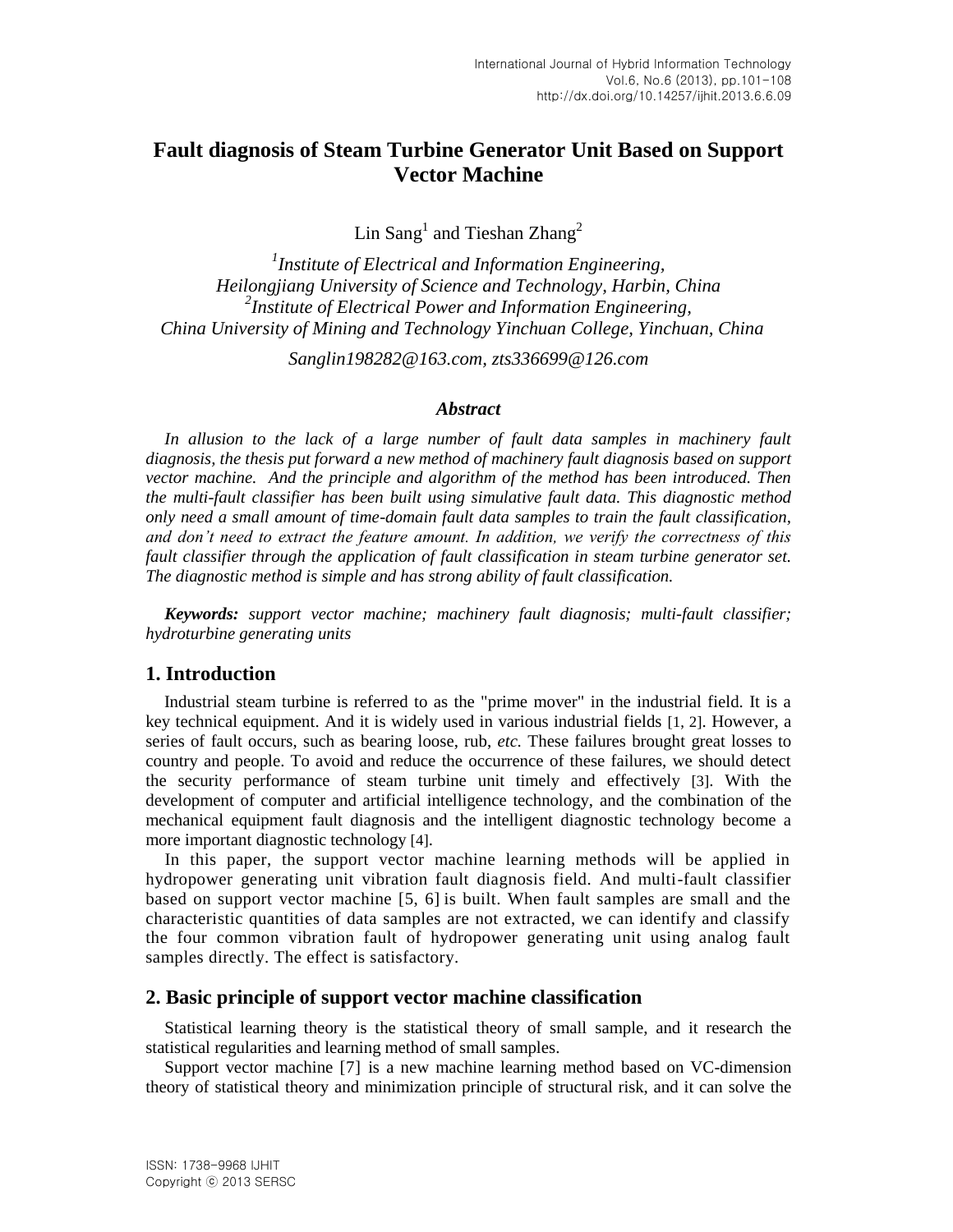practical problems of nonlinearity and local minima. SVM is proposed by Vapnik in the 1990s. And since then it has been in a stage of rapid development. SVM can transform multidimensional space problem into low dimensional space problem. Therefore, when dealing with the multidimensional space problem, the optimal classification line can be taken for optimal classification plane. The SVM system has two aspects. The one aspect is training. In this step, the SVM model is obtained by training the sample data. The other aspet is discriminating. In this step, the other data is identified and classfied by the established SVM model. The General flowchart of SVM system is shown as Figure 1.



**Figure 1. The General Flowchart of SVM System**

If given two categories training data sample set is  $(x_i, y_i)$ ,  $i = 1, 2, \dots, n$ ,  $x \in R^d$ ,  $y \in \{+1, -1\}$ , can be separated by a hyperplane linear, the classification hyperplane equation is  $w \cdot x + b = 0$ . *n* is the number of training samples. *d* is the dimension of each training sample vector.  $y$  is the category label.  $w$  is the weight coefficient vector of classification surface. *b* is classification field value.

For the classification of linear inseparable, we could transform sample input space into linear problem which is in a high-dimensional space through nonlinear transformation. If there are non-linear mapping, we can map the sample of the input space into the highdimensional feature space *H* (maybe infinite dimensional). When you construct an optimal hyperplane in the feature space  $H$ , the training algorithm only use the dot product in the space(that is  $\langle \Phi(x_i), \Phi(x_j) \rangle$ ). According to the functional theory, As long as a nuclear function satisfies the Mercer condition, It corresponds to the inner product of a transformation space(that is  $K(x_i, x_j) = \Phi(x_i) \cdot \Phi(x_j)$ ). So, we only need do the inner product operation in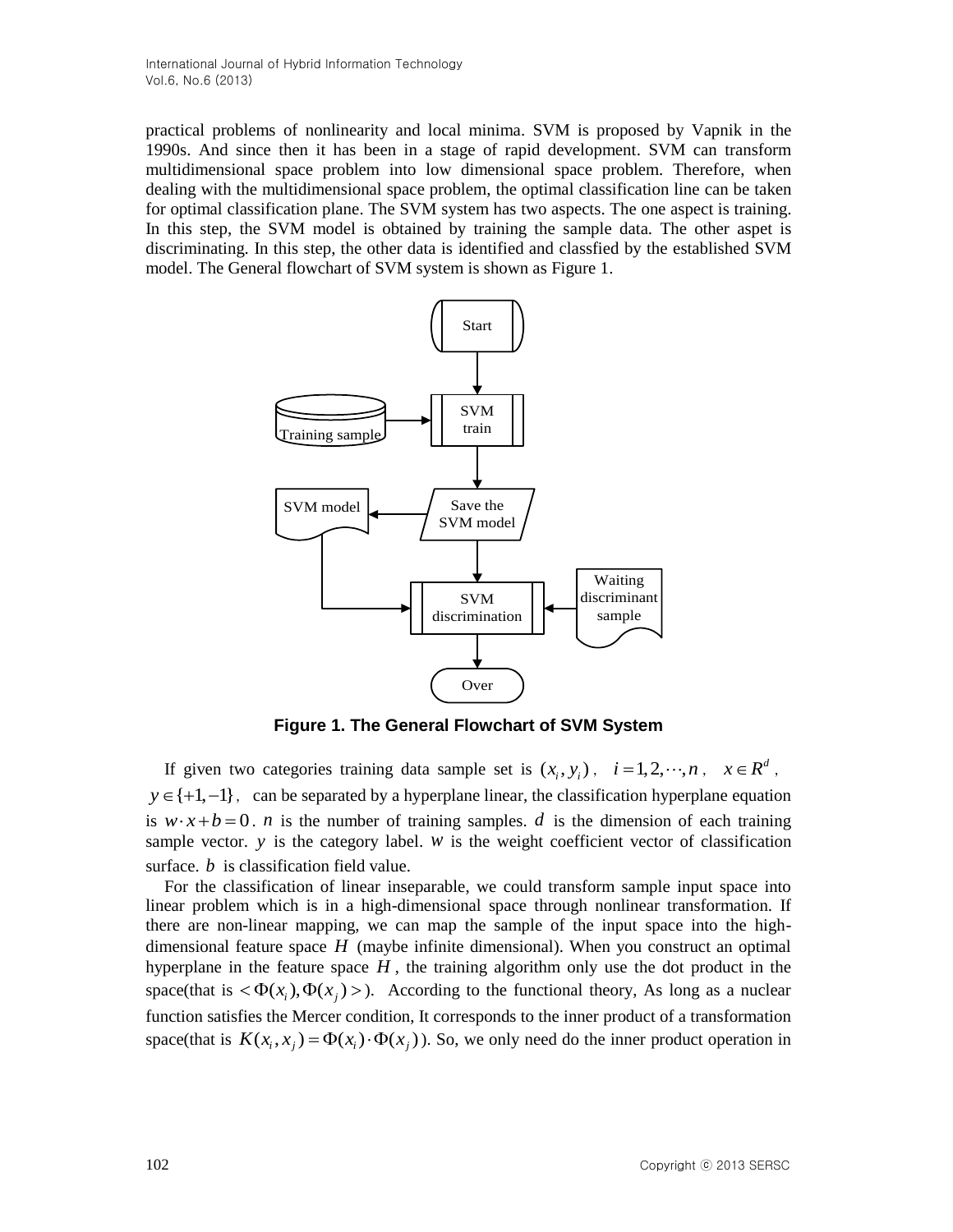the high-dimensional space actually. And this inner product operation can be achieved using the original space function. And you needn't know the specific form of  $\Phi(x)$ .

Right now, the objective function is  
\n
$$
\max Q(a) = \sum_{i=1}^{n} a_i - \frac{1}{2} \sum_{i,j=1}^{n} a_i a_j y_i y_j K(x_i, x_j)
$$
\n(1)  
\nSubject to 
$$
\sum_{i=1}^{n} y_i a_i = 0, \quad a_i \ge 0, \quad i = 1, 2, \dots, n
$$
\n(2)

The general expressions of support vector machine classifier function is

$$
f(x) = \text{sgn}\{\sum_{s \le M} a_i y_i K(x_i, x) + b\} \tag{3}
$$

The different support vector machine can be acquired by selecting different the inner product kernel function.

The above is mainly to solve binary classification problem based on support vector machine. Because there are many species failure of the turbine generator, we can solve the failure by multi-classification algorithm. Algorithm is as follows [8,9].

(1) Construct two types of classification rules. One is  $f_k(x)$  ( $k = 1, 2, \dots, n$ ). It could separate one training sample from other training samples. If the vector  $x_i$  belongs to the  $k$ class,  $sgn(f_k(x_i)) = 1$ . Otherwise,  $sgn(f_k(x_i)) = -1$ .

 $(2)$  Construct an n-class classifier through selecting the category  $(m=\argmax\{f_1(x_i), f_2(x_i),..., f_n(x_i)\})$  of corresponding to the maximum in the function  $(f_k(x_i)$   $(i=1,2,\dots,n)).$ 

# **3. The Choice of Kernel Function**

The Input vector x is mapped to a high dimensional feature space through some nonlinear mapping.Then the optimal separating hyperplane is built in this high-dimensional space.It is shown as Figure 2.



**Figure 2. The Kernel Function**

In classifying the sample,the inner product of high-dimensional space must be replaced by the kernel function. Support vector machine played functionality in classification problems. Selecting the kernel function, it must be accurate. It not only to be up to Mercer conditions,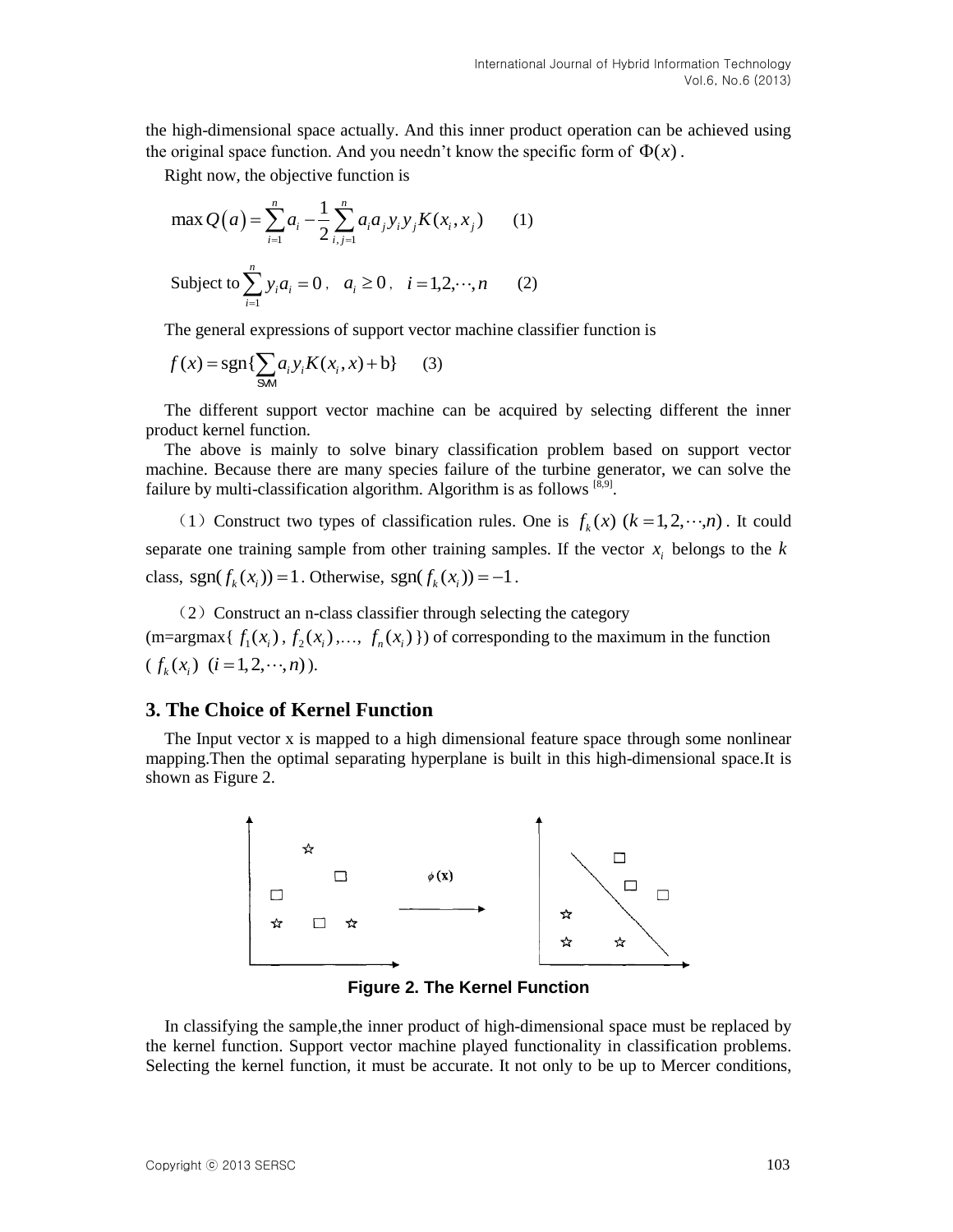but also to understand the distribution of training samples. Feature space and kernel function has a very close relationship.The classifier along with kernel function is changed.

The following Mercer conditions: Arbitrary function  $\varphi(x) \neq 0$  and Symmetric function  $k(x, y)$  must meet the following conditions.

$$
\int_{-\infty}^{+\infty} \int_{-\infty}^{+\infty} \varphi^2(x) dx < 0
$$
\n(4)\n
$$
\int_{-\infty}^{+\infty} k(x, y) \varphi(x) \varphi(y) dx dy > 0
$$

Gaussian radial basis kernel function (RBF) has four advantages. (1)To calculate, Its core value ranging from 0 to 1.(2)In classifying the sample, the sample number of the size have no effect with the classification results.(3)Kernel function can be viewed as an infinite number of polynomial kernel.(4)Parameters  $\gamma$  only need to be adjusted.

### **4. Fault Diagnosis of Steam Turbine Generator Set**

#### **4.1. The Establishment of Multi-Fault Classifier**

This fault diagnosis aims at steam turbine generator set of a thermal power plant. And the operating frequency of unit is 50HZ. We take the three fault data samples of steam incentive, bearing loose and rubbing and normal data samples as training and test samples. The data sample is raw data of the time-domain and is directly collected from the unit high cylinder bearing seat  $^{[10]}$ . And the frequency is 2000HZ. The data length is 256 points. The waveforms of four data samples are shown in Figure 3.



(b) Bearing loose fault data samples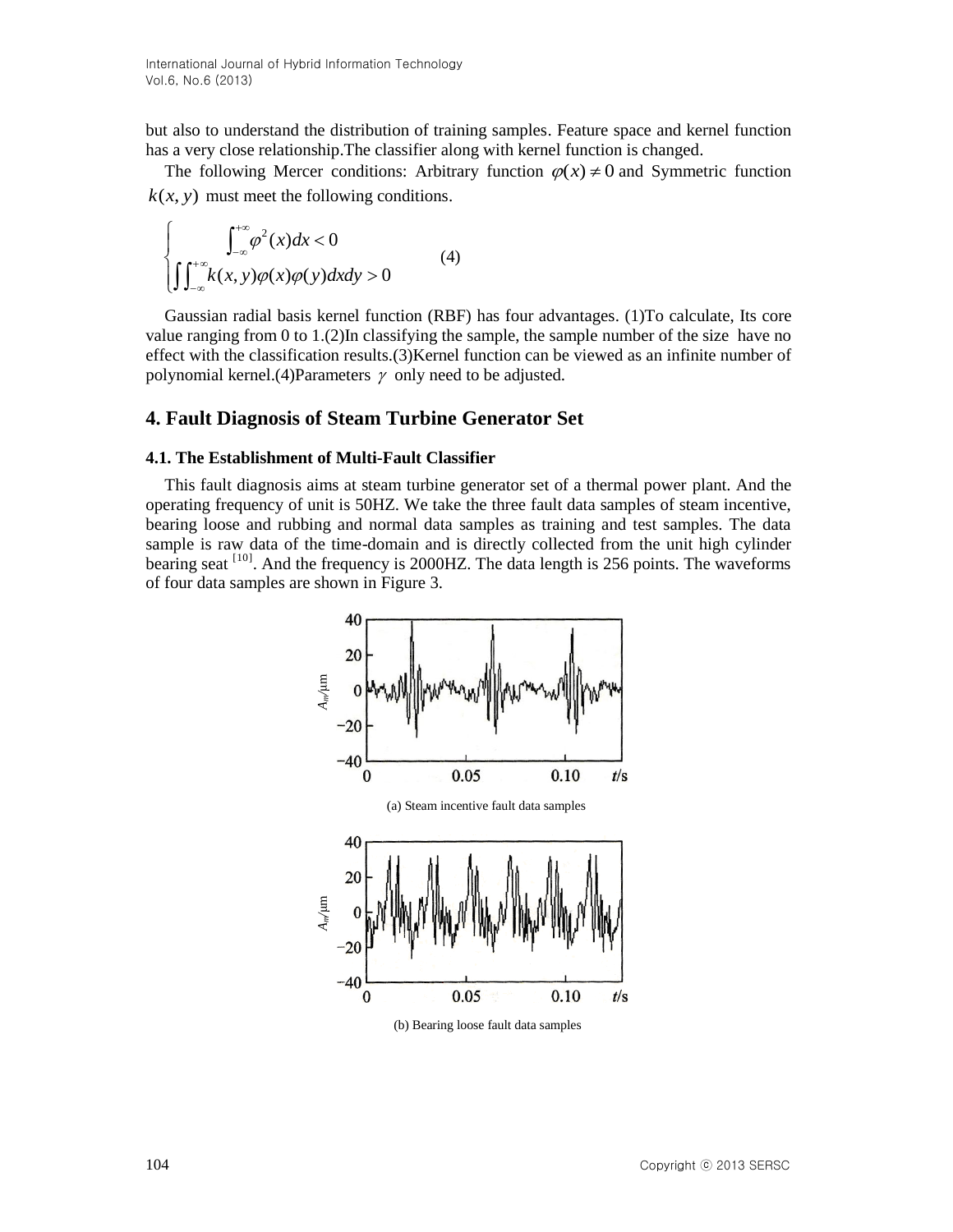

(d) Normal data samples

**Figure 3. The Data Samples of Time-Domain Waveform**

Ten data are selected as training samples from every data sample respectively. Then take the ten data from the normal data sample as one category that is marked as 1. And take the other thirty data from the other data samples as the one category that is marked as -1. Then the optimization coefficient  $\alpha_i$  could be obtained according to formula (1). The form of kernel function  $K(x_i, y_i)$  and the punishment coefficient should be determined in formula (1) and its constraint conditions. We should choose the polynomial kernel function  $K(x_i, y_i) = (x_i \cdot y_i + 1)^2$  and C=1000 after optimizing. The training samples of corresponding to nonzero item are support vectors in  $\alpha_i$  after getting  $\alpha_i$ . Four binary classifiers SVM1  $\tilde{ }$ SVM4 under the four states of the unit could be built according to discriminating formula (3). Each classifier can identify and isolate one fault from the four data samples. The training time is not more than 0.4s. If we combine the four binary classifiers as shown in Figure 4, the multi-fault classifer that can identify the four data samples is obtained.



**Figure 4. The Multi-Fault Classifer Flow Chart of Steam Turbine Generating Set**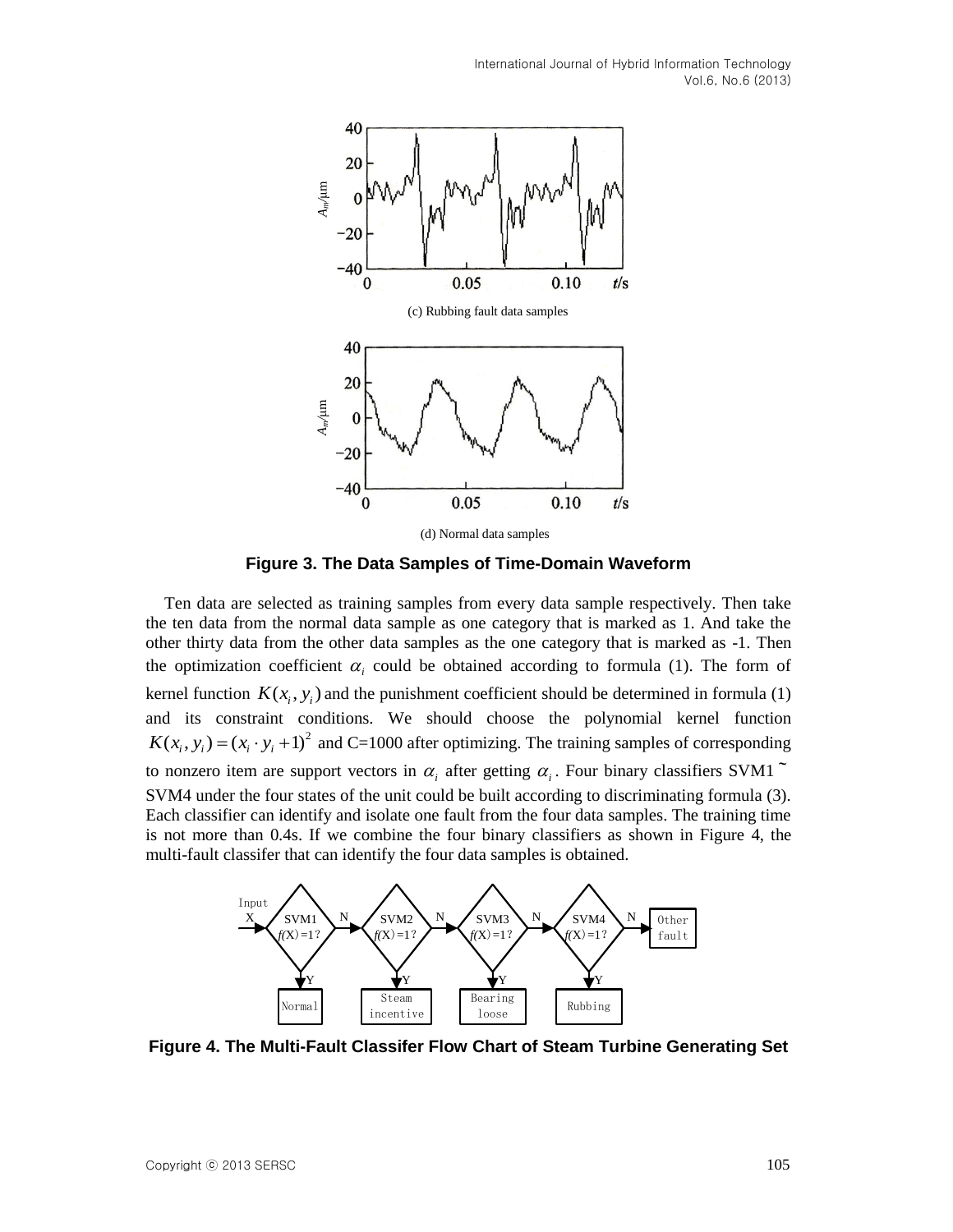Four binary classifiers  $SVM1$ <sup> $\sim$ </sup>  $SVM4$  can identify and isolate the normal, seam incentive, bearing loose and rubbing data samples as shown in Figure 4. In the classification testing, firstly, input the data x to classifiers 1. If discriminating formula  $f(x)$  output 1, the unit is normal and the testing is over. Or else, input  $x$  to classifiers 2. If discriminating formula  $f(x)$  output 1, the unit has steam incentive fault and the testing is over. Or else, input x to classifiers 3. And so on, until the classifier 4, if discriminating formula  $f(x)$  doesn't output 1,the unit maybe has other fault.

### **4.2. The Testing Result**

In order to checking the effect of fault classification. We select 3 data respectively  $(x_1$ <sup> $\sim$ </sup>

 $x_{12}$ ) from every test sample. The testing result is shown in Table 1. The checking result coincide with the type of data sample. So, it indicates the classification can identify and isolate the fault.

| <b>Test samples</b> | The type<br>of fault | SVM1 | SVM <sub>2</sub> | SVM3 | SVM4 | <b>Result</b> |
|---------------------|----------------------|------|------------------|------|------|---------------|
| $x1 \sim x3$        | Normal               |      |                  |      |      | Normal        |
|                     | data                 |      |                  |      |      | data          |
| $x4 \sim x6$        | <b>Steam</b>         | $-1$ |                  |      |      | Steam         |
|                     | incentive            |      |                  |      |      | incentive     |
| $x7 \sim x9$        | Bearing              | $-1$ | $-1$             |      |      | Bearing       |
|                     | loose                |      |                  |      |      | loose         |
| $x10 \sim x12$      | Rubbing              | $-1$ |                  | -1   |      | Rubbing       |

**Table 1. The testing result**

# **5. Conclusions**

In this paper, the multi-fault classification based on support vector machine is established according to the statistical theory. This classifier only need a small amount of time-domain fault data samples to train the fault classification, and don't need to extract the feature amount. And the correctness of this fault classifier is verified through the application of fault classification in steam turbine generator set. The diagnostic method is simple and has strong ability of fault classification.

# **Acknowledgements**

This work is financially supported by the 2012 postgraduate innovation scientific research fund project of Heilongjiang province (YJSCX2012-324HLJ)

# **References**

- [1] L. Shen, F. E. H. Tay and L. Qu, "Fault diagnosis using rough sets theory", Computers in Industr., vol. 1, **(2000)**, pp. 43.
- [2] F. E. H. Tay and L. Shen, "Fault diagnosis based on rough set theory", Engineering Application of Artificial Intelligenc., vol. 1, **(2003)**, pp. 16.
- [3] J. Fu, T. Zhang and Z. Ren, "Detection of Coal Mine Roof Based on Support Vector Machine Ensemble", Microcomputer & Its Applications, vol. 17, **(2012)**, pp. 31.
- [4] Z. Zhang, L. Li and Z. He, "Research on Diagnosis Method of Machinery Fault Based on Support Vector Machine", Journal of Xian Jiao Tong University, vol. 12, **(2002)**, pp. 36.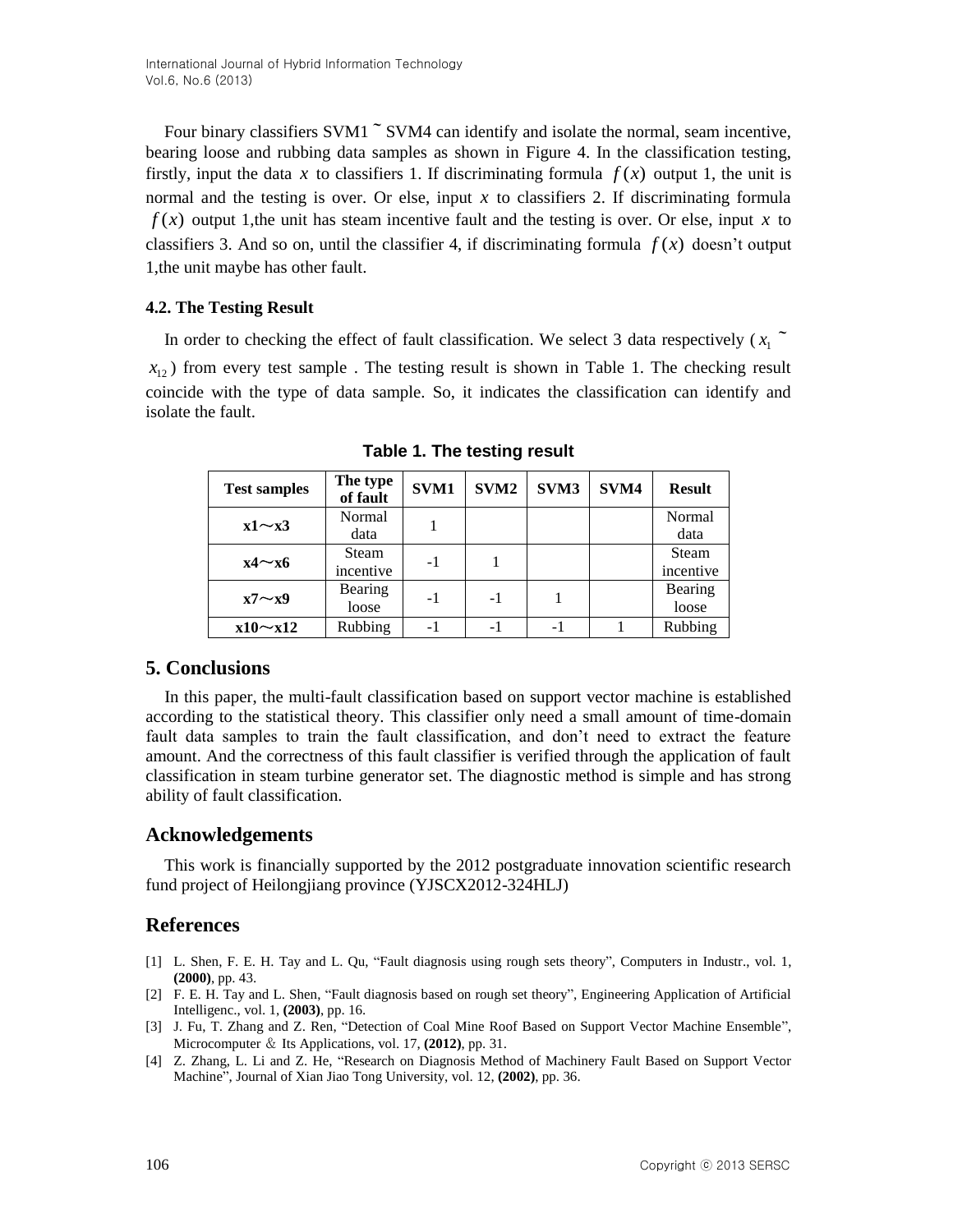- [5] V. Vapnik, "The Nature of Statistical Learning Theory", Springer-Verlag, New York, **(1999)**.
- [6] C. W. Hsu and C. J. Lin, "A comparison of methods for multi-class support vector machines", IEEE Trans on Neural Networks, vol. 2, **(2002)**, pp. 13.
- [7] S. Ding, B. Qi and H. Tan, "An Overview on Theory and Algorithm of Support Vector Machines", Journal of University of Electronic Science and Technology of China, vol. 1, **(2011)**, pp. 40.
- [8] C. Cortes and V. Vapni, "Support-vector network", Machine Learning, vol. 3, **(1995)**, pp. 20.
- [9] L. K. Hansen and P. Salamon, "Neural network ensemble", IEEE Trans on Pattern Analysis and Machine Intelligence, vol. 10, **(1999)**, pp. 12.
- [10] Z. He, J. Cheng and T. Wang, "Theories and Applications of Machinery Fault Diagnostics", Higher Education Press, BeiJing, **(2010)**.